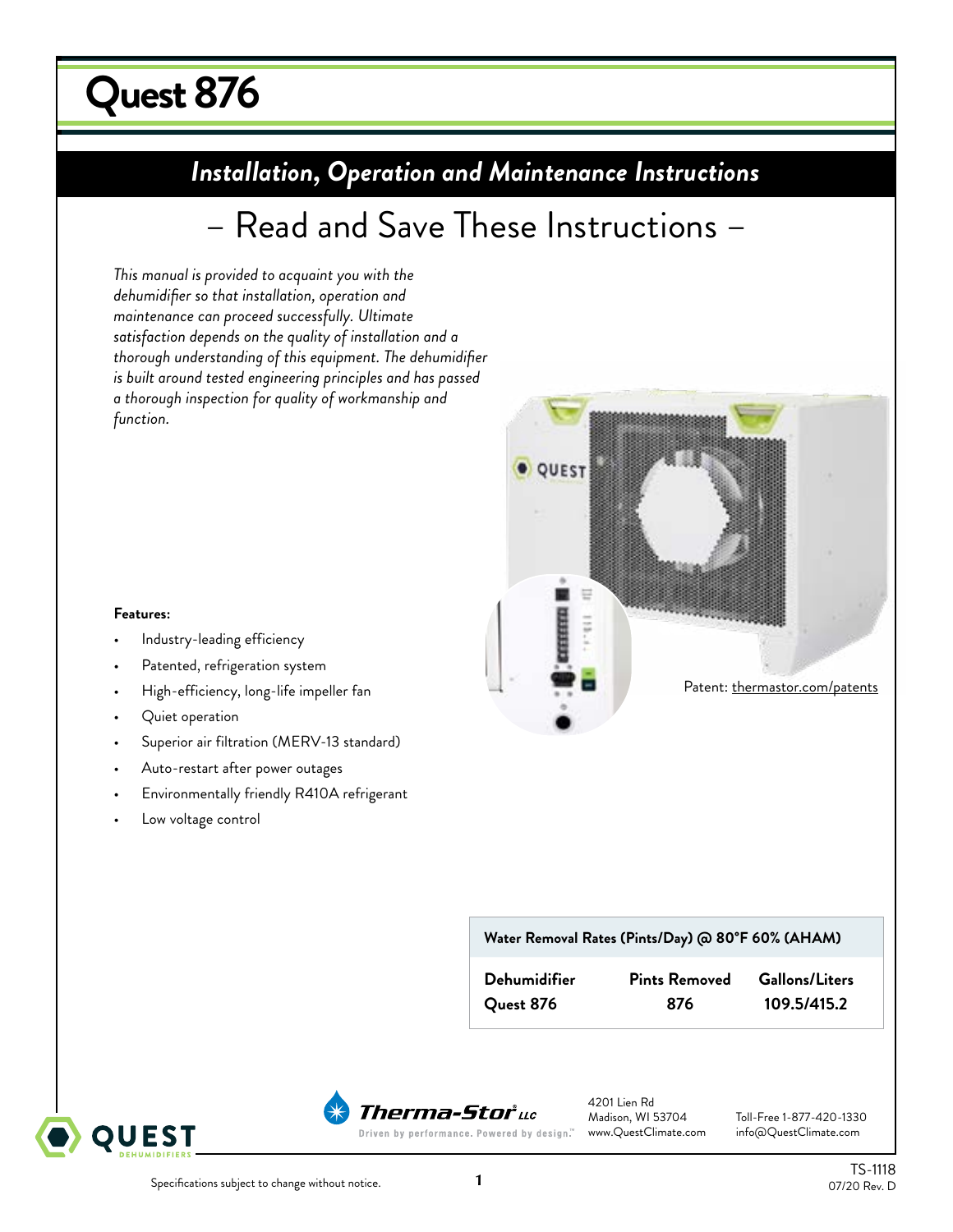# Table of Contents

| 5.2B Honeywell Remote Humidistat  8     |  |
|-----------------------------------------|--|
|                                         |  |
|                                         |  |
|                                         |  |
| 7. Service                              |  |
|                                         |  |
|                                         |  |
|                                         |  |
|                                         |  |
| 9. Display                              |  |
|                                         |  |
|                                         |  |
| 9.3 Viewing Active Alarms/Alarm Logs 12 |  |
|                                         |  |
|                                         |  |
|                                         |  |
|                                         |  |
| Warranty                                |  |
|                                         |  |

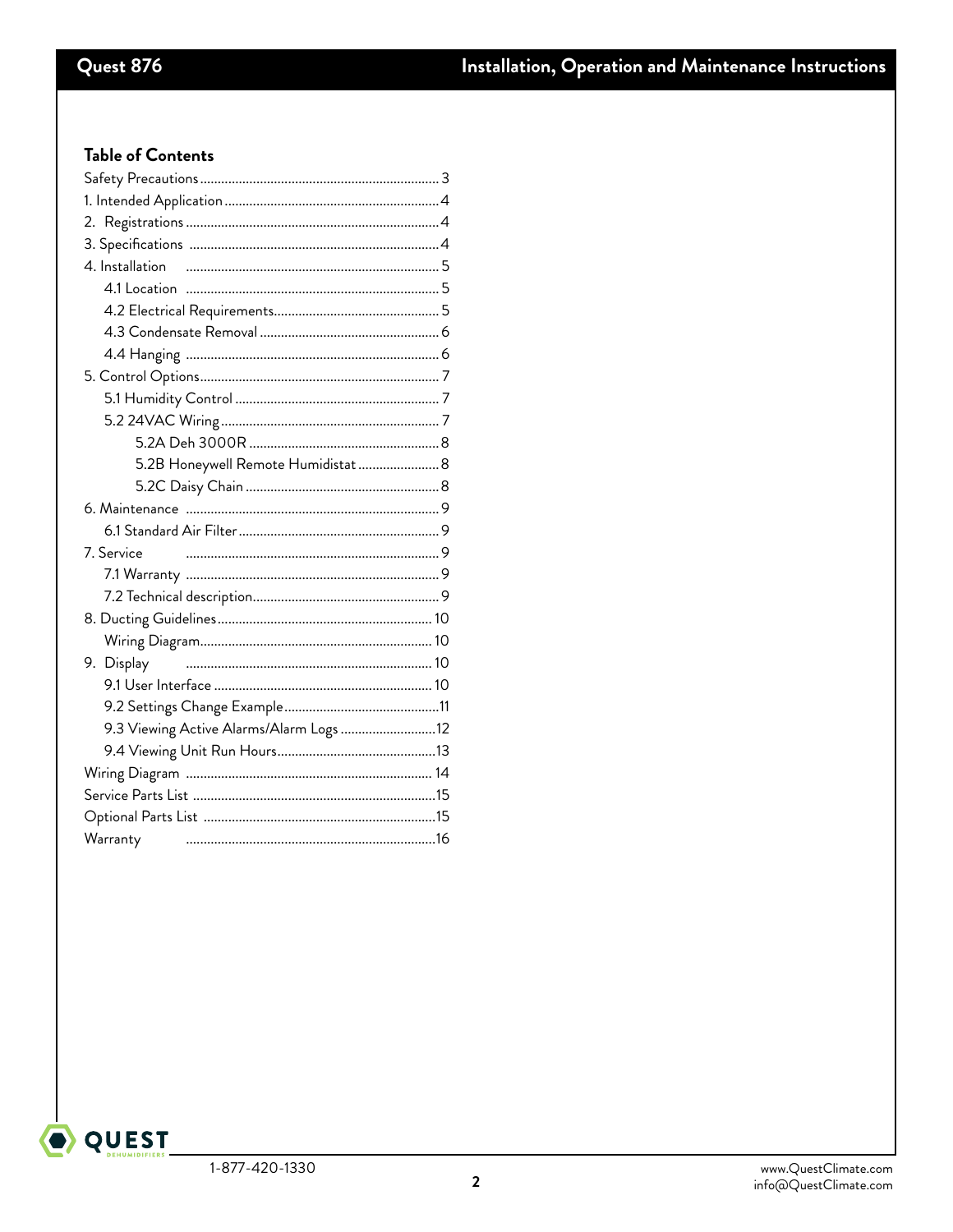# **Safety Precautions**

Read the installation, operation and maintenance instructions carefully before installing and operating this device. Proper adherence to these instructions is essential to obtain maximum benefit from your **Quest 876** Dehumidifier.

# **READ AND SAVE THESE INSTRUCTIONS**

- The device is designed to be installed INDOORS IN A SPACE THAT IS PROTECTED FROM RAIN AND FLOODING.
- Install the unit with space to access side panels for maintenance and service. DO NOT INSTALL UNIT WITH THE SERVICE PANELS INACCESSIBLE.
- Avoid directing the discharge air at people, or over the water in pool areas.
- If used near a pool, spa or water; be certain there is NO chance the unit could fall into the water, be splashed and that it is plugged into an outlet that is a GROUND FAULT INTERRUPT protected circuit.
- DO NOT use the device as a bench or table.
- DO NOT place the device directly on structural members. Provide vibration isolation in order to minimize operational vibration and/or noise.
- A drain pan MUST be placed under the unit if installed above a living area or above an area where water leakage could cause damage
- Make all electrical connections in accordance with the current edition of the NEC ANSI/NFPA 70 and any national and local codes or ordinances that may apply.
- Do not obstruct the air intake and exhaust. Maintain a 4ft clearance around the air intake and exhaust.
- This appliance is not intended for use by persons (including children) with reduced physical, sensory or mental capabilities, or lack of experience and knowledge, unless they have been given supervision or instruction concerning use of the appliance by a person responsible for their safety. Children should be supervised to ensure that they do not play with the appliance.
- Not intended for use at altitudes over 2000m.

**QUEST**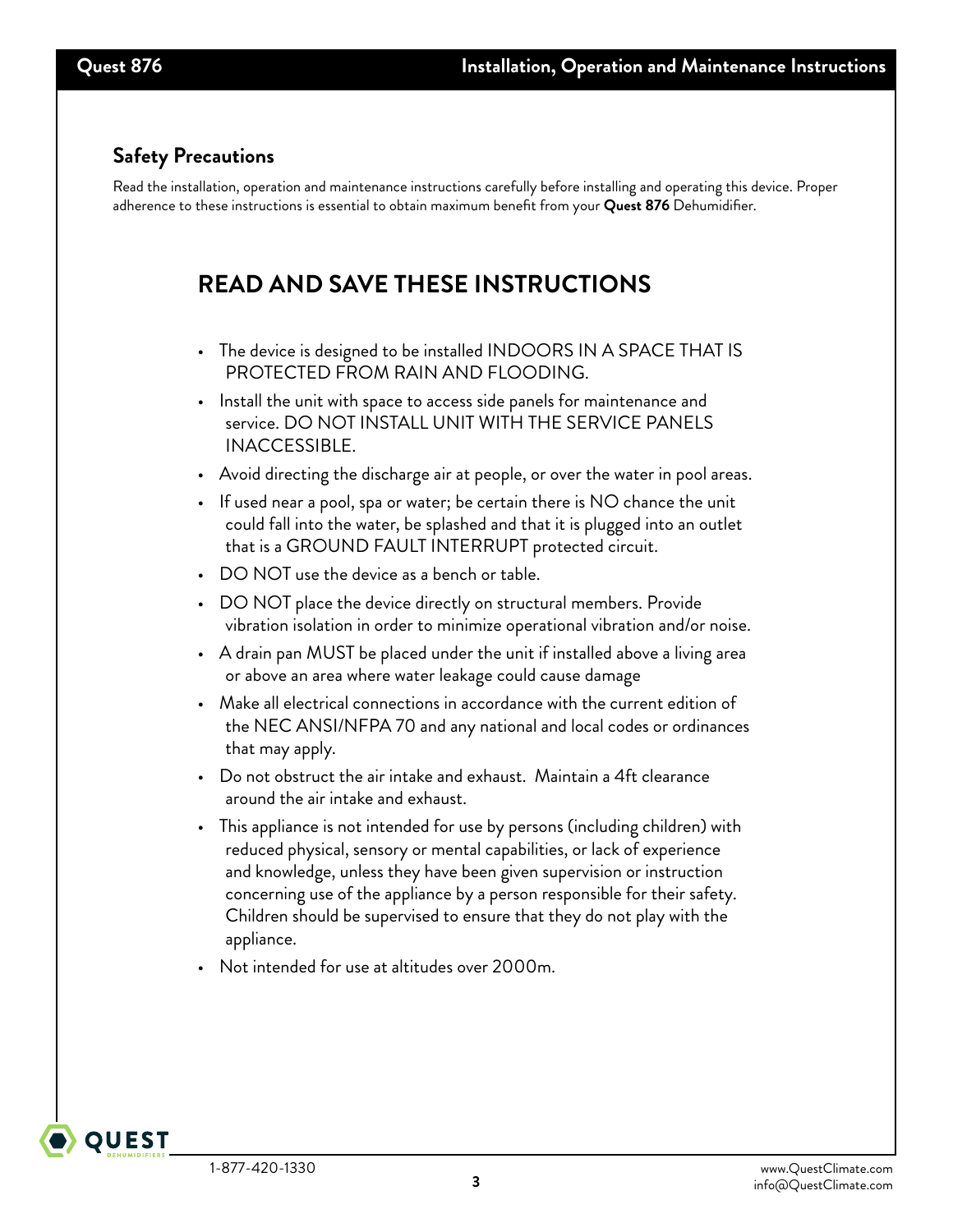# **1. Intended Application for Quest 876 Dehumidifier**

The Quest 876 Dehumidifier is designed to operate in temperatures between 56° and 110°F.

In order to efficiently control humidity levels, the area in which the dehumidifier is to be operated must be free of water intrusion or excessive fresh (outside) air infiltration. Before installing the Quest 876 Dehumidifier, water intrusion and air infiltration problems should be addressed or noted in calculations.

# **2. Registrations**

The Quest 876 Dehumidifier units conform to unified standards: UL 60335-2-40, CSA 22.2 # 60335-2-40:2012 Ed. 1+4.

Patent: thermastor.com/patents

# **3. Specifications @ 80°F/60% RH**

| Unit:                                                        |                                          | Quest 876<br>4037600              |  |
|--------------------------------------------------------------|------------------------------------------|-----------------------------------|--|
| <b>CFM</b>                                                   |                                          | 1850@0.0"WG                       |  |
| Power (Watts):                                               |                                          | 5500                              |  |
| Supply voltage:                                              |                                          | 220-240 VAC -<br>1 Phase - 60 Hz. |  |
| <b>Current Draw (Amps):</b>                                  |                                          | 24.7                              |  |
| <b>Rated Current Draw (Amps):</b><br>(104°F 36%)             |                                          | 31.5                              |  |
| Minimum Circuit Ampacity (MCA):                              |                                          | 42.5A                             |  |
| <b>Maximum Overcurrent Protection (MOP):</b>                 | 70A                                      |                                   |  |
| Energy Factor (L/kWh):                                       | 3.1                                      |                                   |  |
| <b>Operating Temp:</b>                                       | 56°F Min - 110°F Max                     |                                   |  |
| Water Removal (Pints/Day):<br><b>Efficiency (Pints/kWh):</b> |                                          | 876<br>6.6                        |  |
| Air Filter (MERV-13): (2)                                    | Size: 18" x 20" x 2"                     |                                   |  |
| Power Cord:                                                  | Cord not provided -<br>Direct wired only |                                   |  |
| <b>Electrical Knockout Size</b>                              |                                          | 3/4" (1.094" opening)             |  |
| <b>Drain Connection:</b>                                     | 3/4 Threaded NPT                         |                                   |  |
| <b>Refrigerant Type:</b><br>Refrigerant Amount:              | <b>R410A</b><br>6lbs 4oz                 |                                   |  |
| Dimensions:                                                  | Unit                                     | Shipping                          |  |
| Width:                                                       | 28.9"                                    | 36"                               |  |
| Height:                                                      | 33.8"                                    | 40"                               |  |
| Length:                                                      | 44.7"                                    | 48"                               |  |
| Weight:                                                      | 340 lbs                                  | 420 lbs                           |  |

quires external control not provided

quires buck/boost transformer run on 208V or 277V

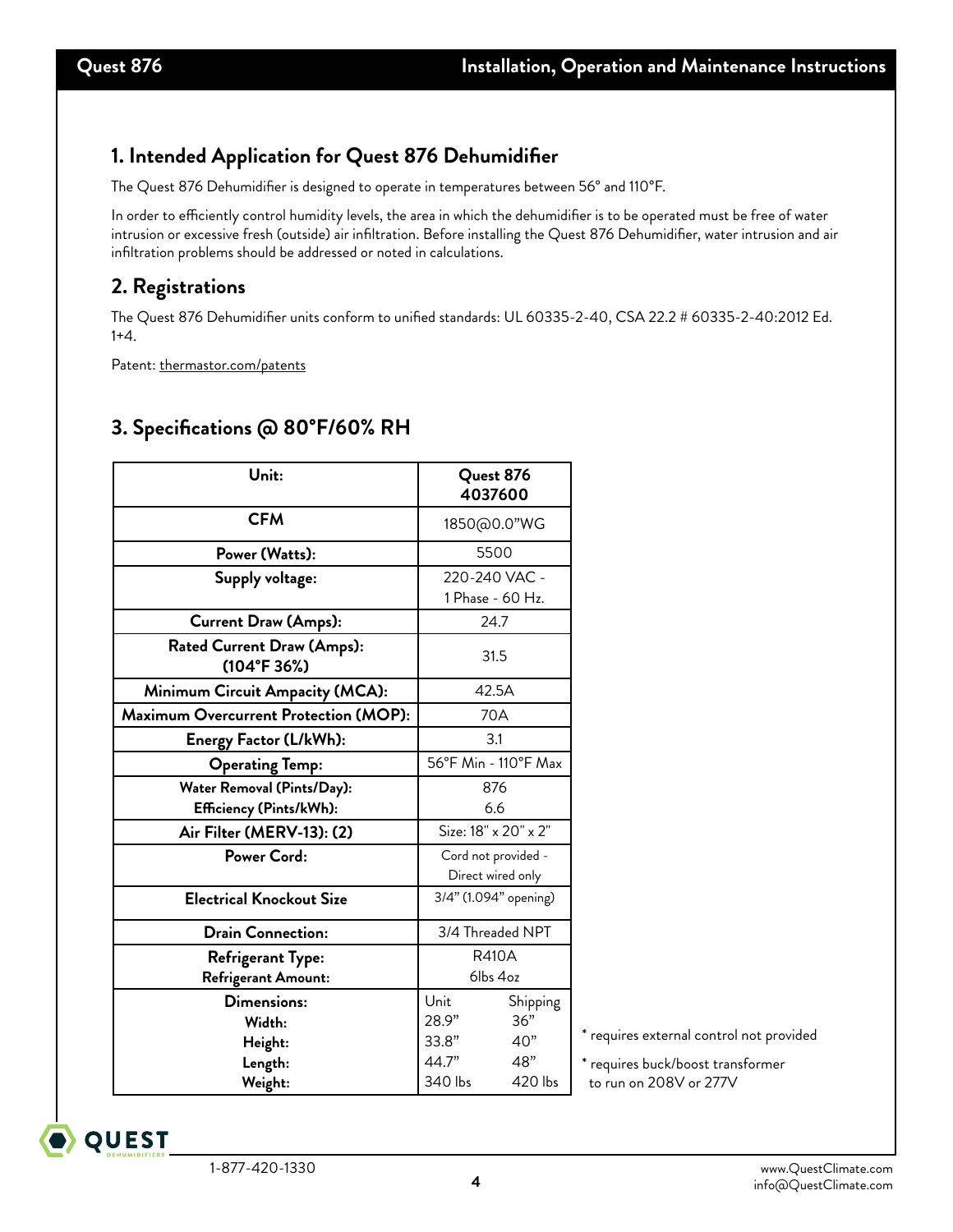## **4. Installation**

### **4.1 Location**

The Quest 876 Dehumidifier can be installed in a variety of locations to meet the owner's needs as listed below. In all cases keep the following cautions in mind:

- It is designed to be installed INDOORS IN A SPACE THAT IS PROTECTED FROM RAIN AND FLOODING.
- Install the unit with space to access side panel for maintenance and service. DO NOT INSTALL UNIT WITH ACCESS PANEL INACCESSIBLE.
- Avoid discharging the air directly at people, or over the water in pool areas.
- Be certain there is NO chance the unit could fall into water.
- DO NOT use the Quest 876 Dehumidifier as a bench or table.
- DO NOT place the Quest 876 Dehumidifier directly on structural members. Provide vibration isolation in order to minimize operational vibration and/or noise.
- A drain pan MUST be placed under the unit if installed above an area where water leakage could cause damage.
- Do not obstruct the air intake and exhaust. Maintain a 4ft clearance around the air intake and exhaust.

### **4.2 Electrical Requirements**

# **Electrical shock Hazard: Electrical power must be present for some**  WARNING! tests. These tests should performed by a qualified service person.

### High Voltage Connections

The Quest 876 Dehumidifier must be wired directly to the electrical service. The current draw under normal operating conditions is listed in section 3.

Information required for proper electrical service installation and overcurrent protection may be found on the Dehumidifier nameplate. The unit power switch is a disconnect switch. Route power and ground wires through the electrical knockout hole. Electrical input power wiring must comply with all national, state, and local electrical codes. Make electrical connections according to the wiring diagram provided in this manual and inside the access panel of the Dehumidifier. A ground fault interrupter protected circuit is recommended.

### Low Voltage Connections

**QUEST** 

Install the external control in a central area of the structure where it will sense the relative humidity accurately. Avoid installing the sensor near HVAC supply registers, near exterior doors, or near pool or spa. The installer must supply the wiring between the Dehumidifier and the control panel. Be sure to safely route the control wiring to prevent damage during installaion. Be careful not to cross the wires when connecting the Dehumidifier and the Control.

The controls of the Dehumidifier are powered by a low voltage circuit (24VAC) and must NEVER contact or be connected to a high voltage circuit. The control terminals are labeled to prevent confusion.

For more information on controls, see section 5.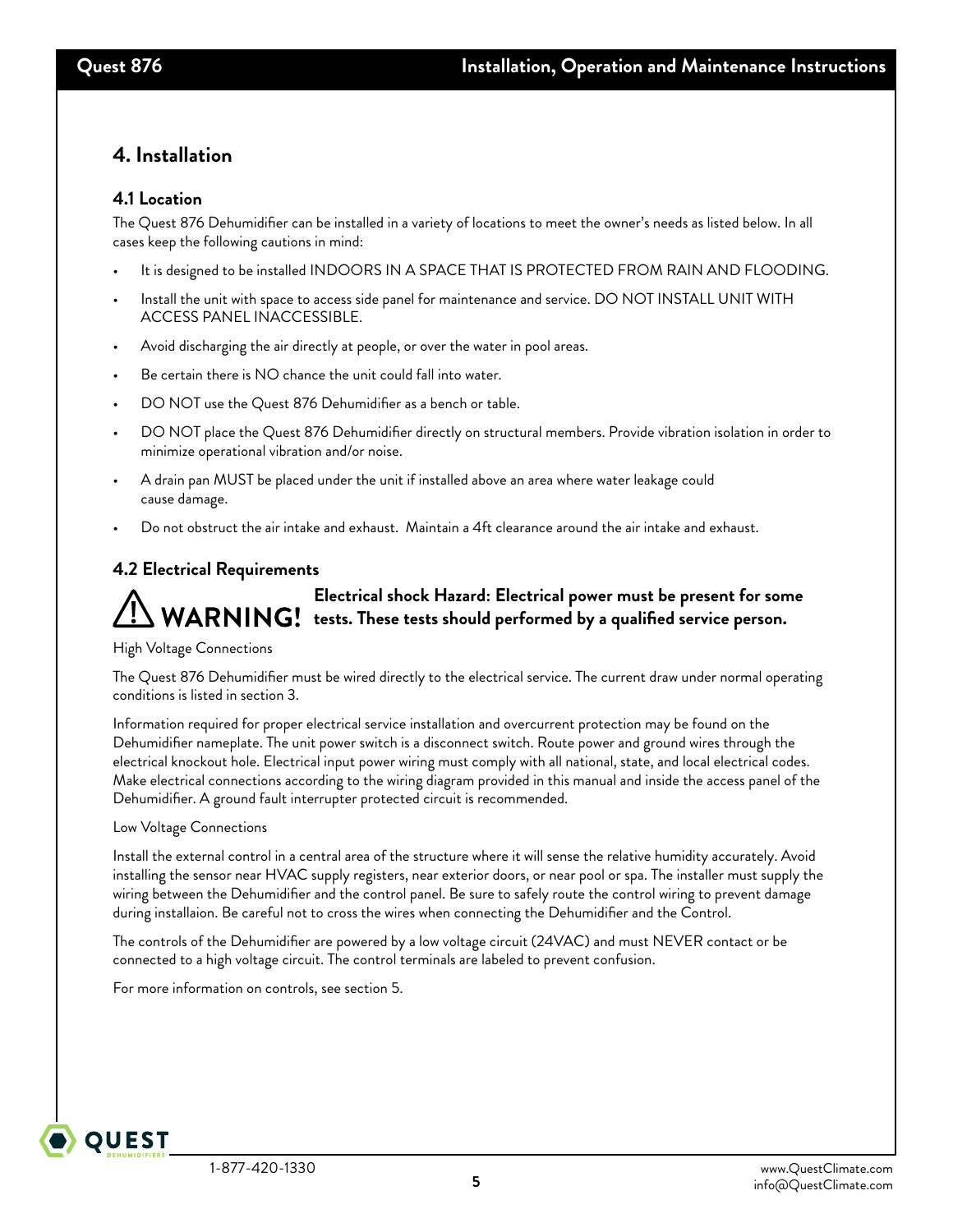### **4.3 Condensate Water Removal**

Condensate drains by gravity via the drain port. Use 3/4" male NPT PVC pipe. An optional condensate pump kit may be installed if a lift is required to dispose of the condensate. Optional parts list for information on the kit.

Follow Diagram

Level unit within 2°

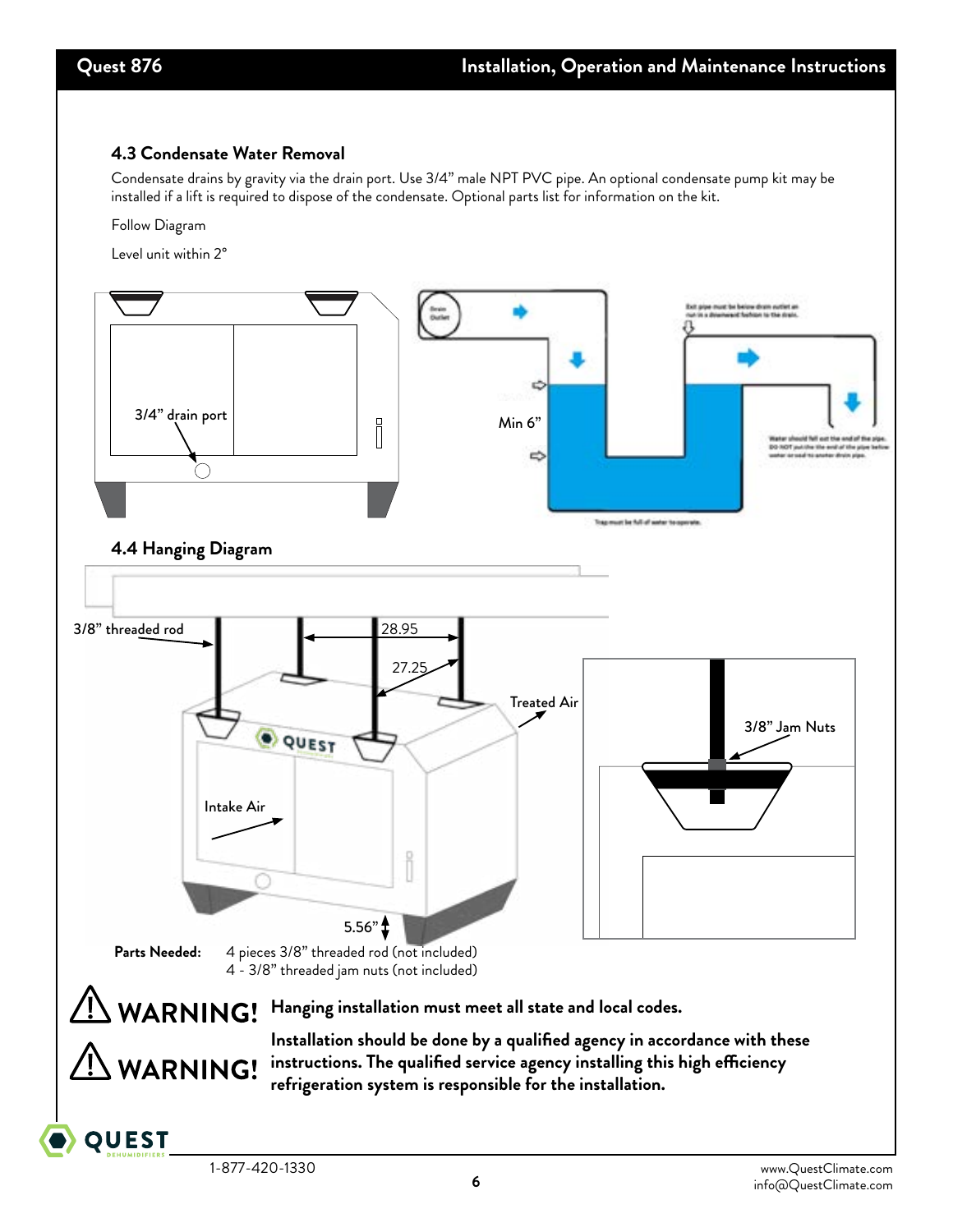

**Check the supporting structure to be used to verify that it has sufficient logary 11 Community CO** is the carrying capacity to support the weight of the unit. Suspend the  $\frac{1}{2}$ **unit only from the threaded nut retainers. Do NOT suspend from the cabinet.** 

**Recommended maximum hanger rod is 6 feet (1.8m)**

# **5. Control Options**

The Quest 876 Dehumidifier is controlled by an external remote humidistat through a 24V terminal block. External control NOT provided.

## **5.1 Humidity Control**

A 24VAC signal is sent by the remote humidistat signals the fan or fan and compressor to actuate.

Quest Control Options:

- Cloud Control
- DEH 3000R
- Honeywell Humidistat
- Any 24V signal to Dehumidify



**Low Voltage Hazard CAUTION!** Can cause equipment damage **Disconnect power before beginning installation.**

## **5.2 24VAC Wiring**

The terminal block, low voltage circuit breaker, and power switch are located on the intake side of the unit. Turn the power switch to the off position while wiring the unit.

FLOAT: {External normally closed dry contact float switch.} No voltage may be applied to the float switch.

| FLOAT: Applying voltage may damage the control and void the warranty. {If no float is used in the system, leave<br>the jumper connected to the terminal block.} |                                                       |                                              |  |
|-----------------------------------------------------------------------------------------------------------------------------------------------------------------|-------------------------------------------------------|----------------------------------------------|--|
|                                                                                                                                                                 | DEHU: Dehumidificaton (compressor and fan operation). | <b>FLOAT</b>                                 |  |
| R:                                                                                                                                                              | 24VAC output                                          | <b>FLOAT</b>                                 |  |
| FAN:                                                                                                                                                            | Fan operation only.                                   | <b>DHUM</b><br><b>COMPRESSOR</b><br>AND FAN) |  |
| C:                                                                                                                                                              | 24VAC neutral (common)                                | R                                            |  |
|                                                                                                                                                                 |                                                       | <b>FAN</b>                                   |  |
| Note:                                                                                                                                                           |                                                       | C                                            |  |
| External devices can be powered between 24V/COM (10VA max).                                                                                                     |                                                       |                                              |  |
| 24V circuit is protected by circuit breaker                                                                                                                     |                                                       |                                              |  |

**OUEST**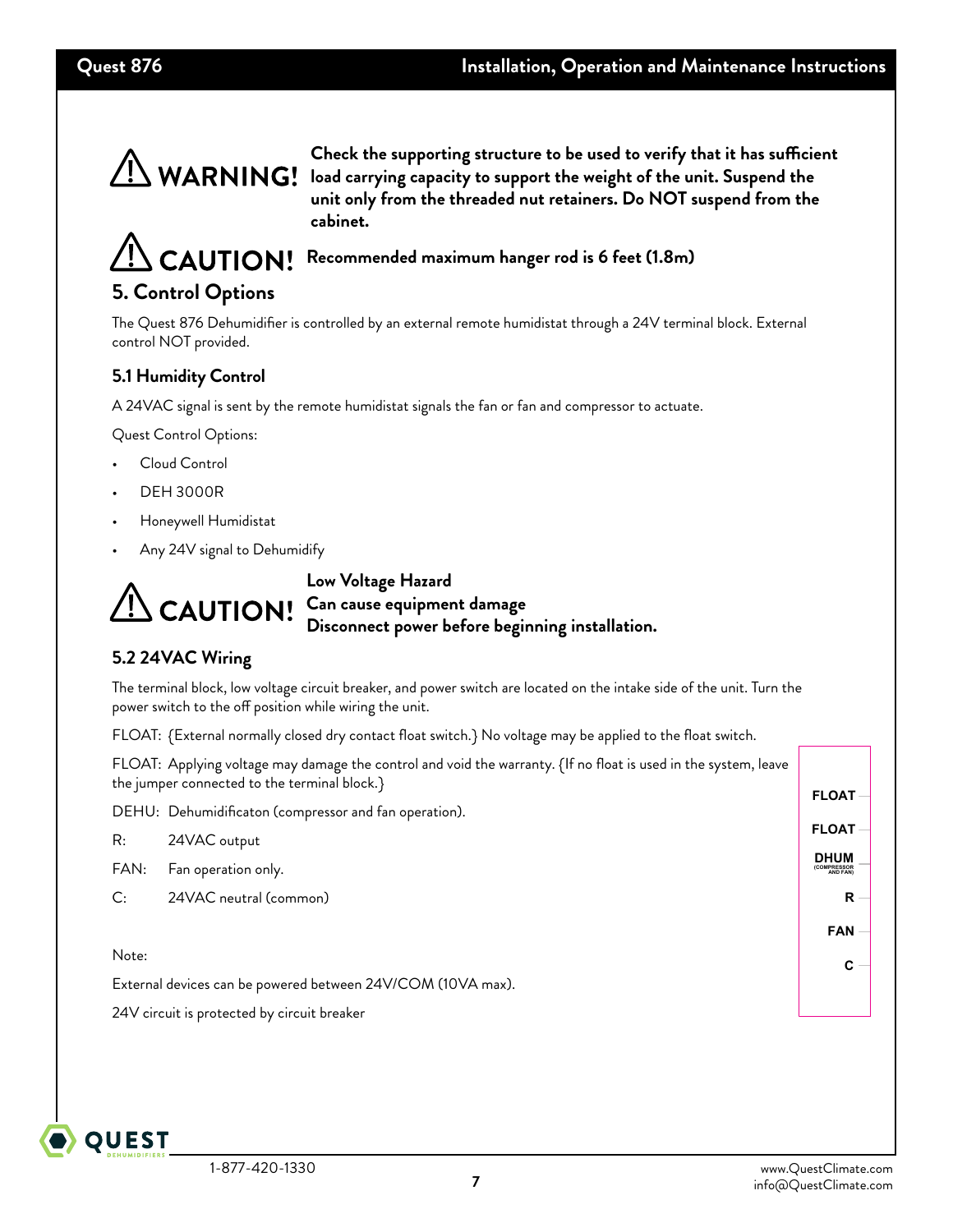### **5.2A Cloud Control 5.2B DEH 3000R Control 5.2C HONEYWELL Remote Humidistat**

QUEST DEH 3000R CONTROL



### **5.2C Daisy Chain**



**QUEST**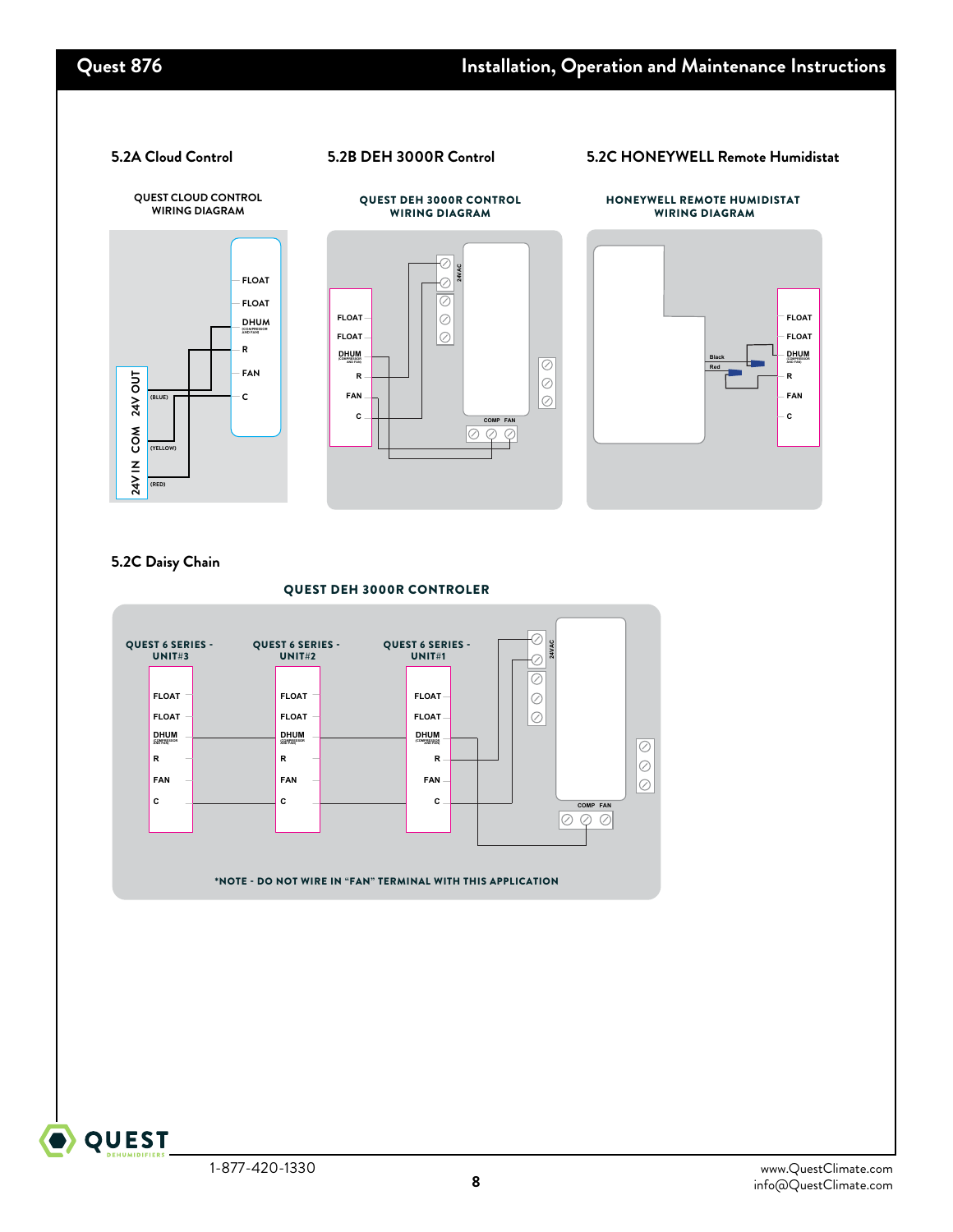# **6. Maintenance WARNING!**

**Do not operate the unit without the filter or with a less effective filter. Filter non-compliance invalidates the product warranty.**

### **6.1 Standard Air Filter**

The Quest 876 Dehumidifier ships with two standard MERV 13 efficient pleated fabric filters. This filter should be checked every six months. Operating the unit with a dirty filter will reduce dehumidifier capacity and efficiency.

To access the air filter, the filter should be readily visible and can be removed by pulling it straight out of the Quest 876 Dehumidifier.

For agriculture, we recommend changing the filter with every grow cycle.

# **7. Service**



**Servicing the Quest 876 with its high pressure refrigerant system and**  Servicing the Quest 876 with its high pressure retrigerant system ar<br>WARNING! high voltage circuitry presents a health hazard which could result in **WARNING death, serious bodily injury, and/or property damage. Only qualified service personnel should service this unit.**

### **7.1 Warranty**

A warranty certificate has been enclosed with this unit; read it before any repair is initiated. If a warranty repair is required, call the factory first at 1-877-420-1330 for warranty claim authorization and technical assistance.

## **7.2 Technical Description (Non standard patented)**

The Quest 876 Dehumidifier uses a refrigeration system to remove moisture from incoming air, and add heat to the air that is discharged.

Hot, high-pressure refrigerant gas is routed from the compressor to the condenser coil. The refrigerant is cooled and condensed by giving up its heat to the air that is about to be discharged from the unit. The refrigerant liquid then passes through a filter/drier and expansion drier which causes the refrigerant pressure and temperature to drop. It next enters the evaporator coil where the cool refrigerant absorbs heat from the incoming air and evaporates.

The compressor evacuates the cool refrigerant vapor from the evaporator and compresses it to a high pressure and temperature to repeat the process.

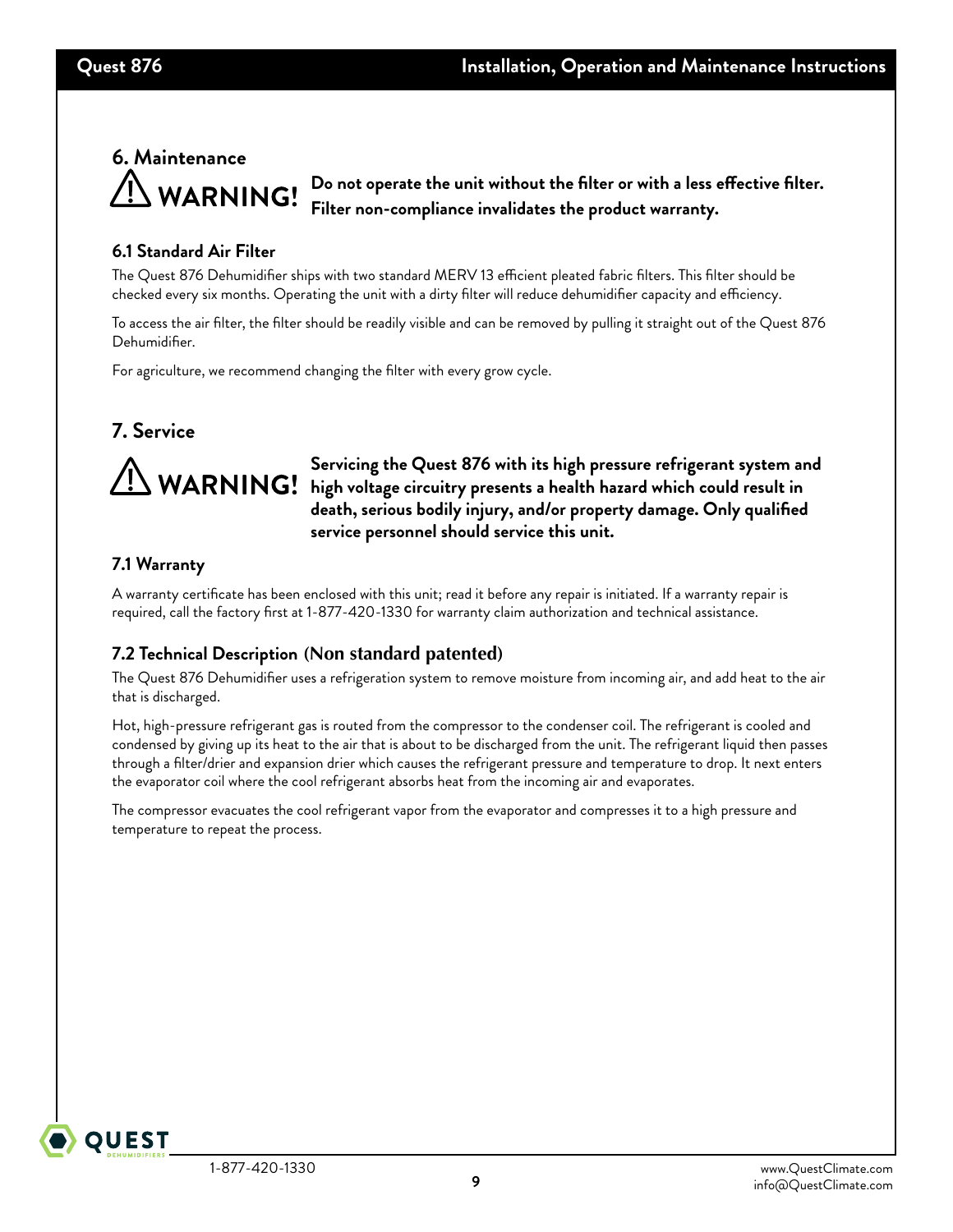# **8. Ducting Guidelines**

# **Quest 876 is intended for use in statics under .5"WG.**

- Ducting either the intake or exhaust uses custom Therma-Stor Intake and Exhaust Duct Kits.
- Grills or diffusers on the duct ends must not excessively restrict airflow.
- Effective dehumidification may require ducting to be branched to isolated or stagnant flow areas. Be sure to use appropriate size duct branches to maintain proper feed throughout the ducting system.
- System control should be placed remotely from the dehumidifier in a central location.
- Intake and exhaust ducting should have a minimum of 4 feet from the unit before any turns and maximum of 25' for total run.



**Do not connect with a static pressure greater than +.5"wg. Contact technical support for additional details.**

# **9. Display**

## **9.1 User Interface**

The main status screen is shown:



Left side buttons (top to bottom):

- Alarm press at any time to check active alarms.
- Prg/Bullseye press at any time to access settings and menus.
- Escape press at any time to move to the previous menu.

Right side buttons (top to bottom)

- Up
	- On a menu selection screen moves cursor up.
	- On an editable value increases the value. Press and hold to change the value faster.
	- If cursor is in upper left corner of a screen moves to previous screen.
- Enter

**OUEST** 

- On a menu selection screen enters the highlighted menu.
- On an editable value saves the current value and moves to the next editable item on the screen.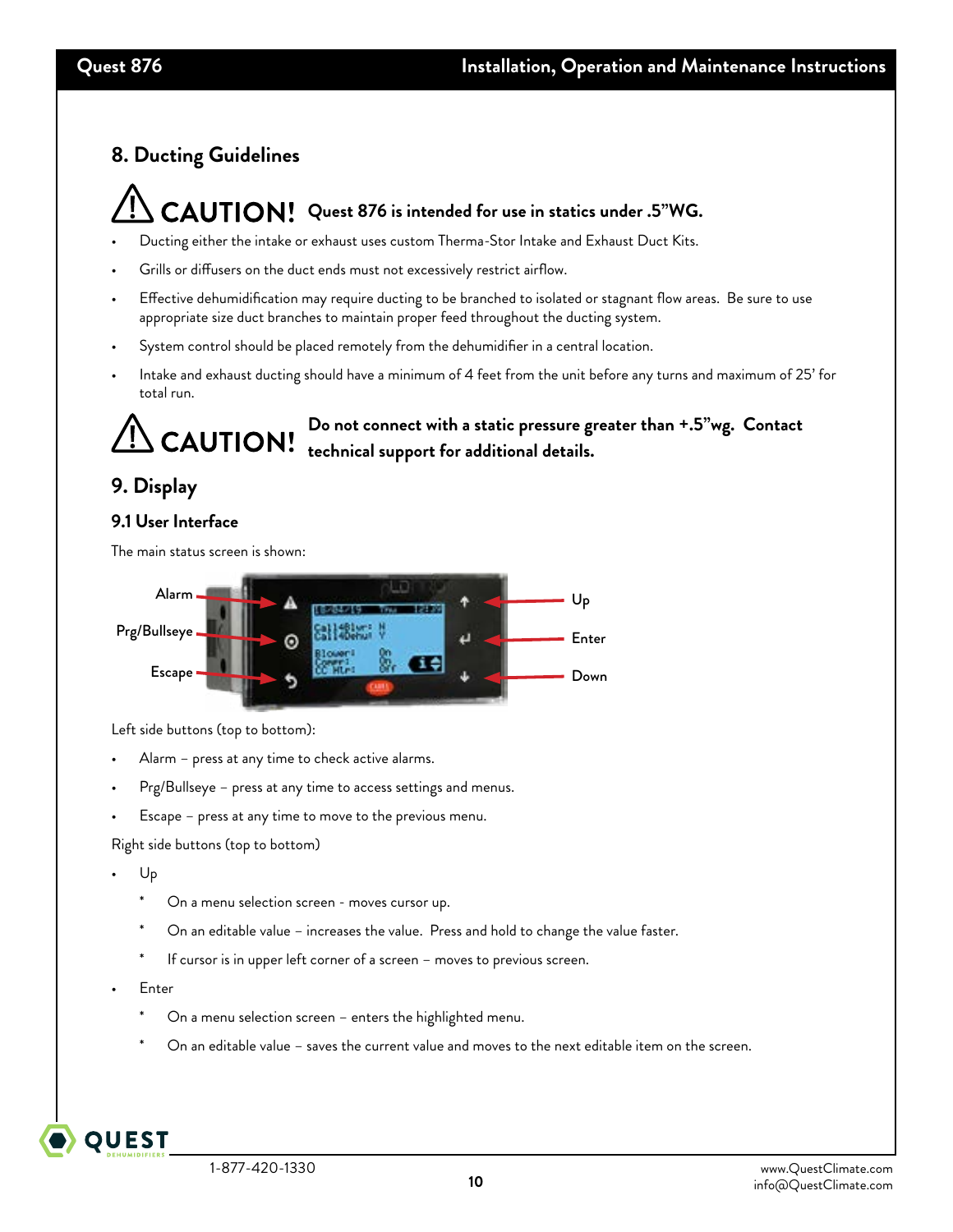- Down
	- \* On a menu selection screen moves cursor down.
	- \* On an editable value decreases the value. Press and hold to change the value faster.
	- \* If cursor is in upper left corner of screen moves to next screen.

### **9.2 Settings Change Example: Changing Date Display Format**

1. From any screen, press the Prg/Bullseye key. This will prompt for a password.



2. Press Enter four times to access the menu. Then, press Up/Down keys until Settings is highlighted.



3. Press Enter to enter Settings menu. Then, press Up/Down until Date/Time is highlighted.



4. Press Enter to select Date/Time. Then, press Enter again to move the cursor to the Format field.

| Date/Time change |          |
|------------------|----------|
| Format:          | UD/MM/YY |
| Date:            | 18/04/19 |
| Hour:            | 15:25:40 |
| Day:             | Thursday |

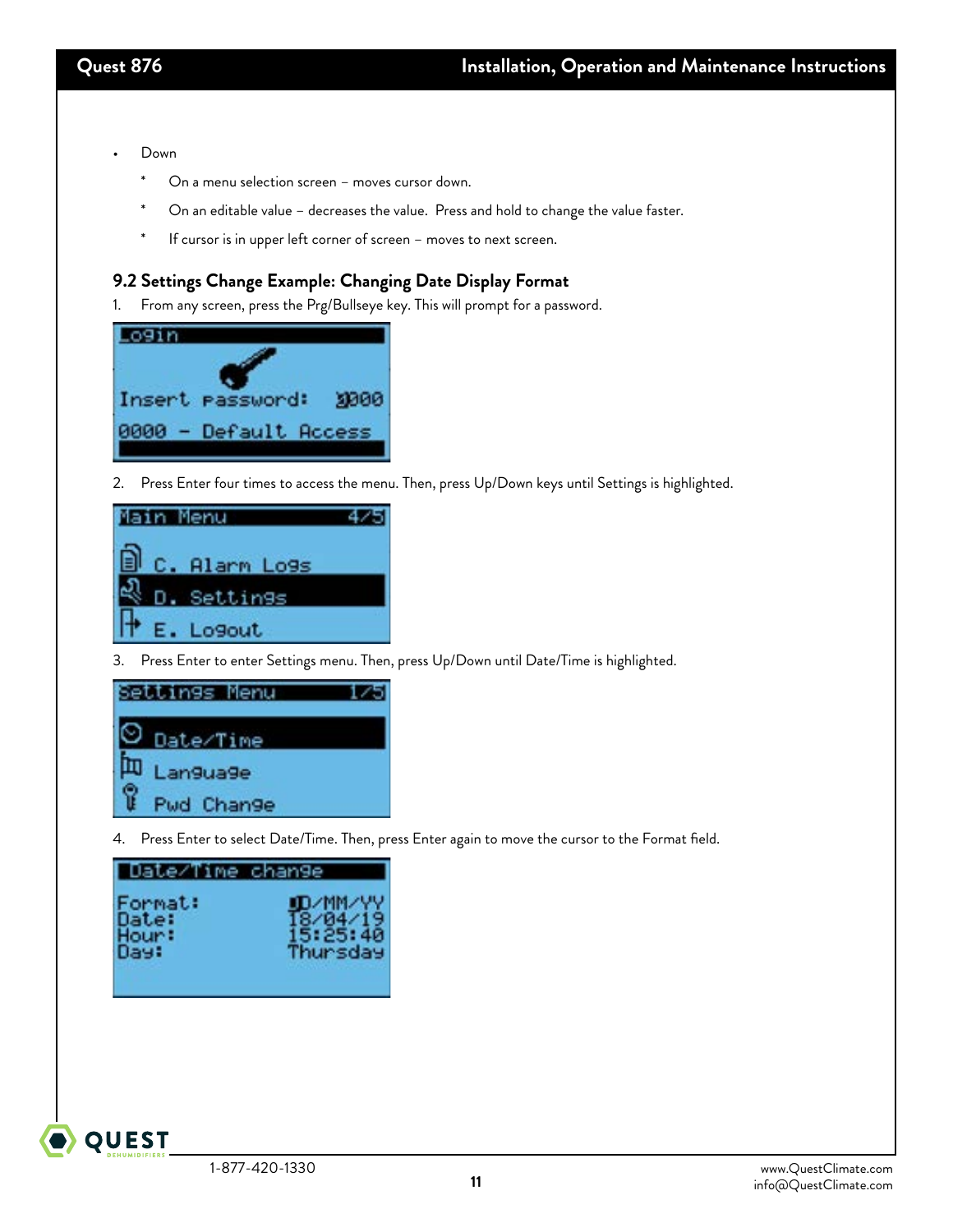5. Press the Up/Down keys to cycle through the options. Once MM/DD/YY is displayed, press Enter. This will save the new value, and will move the cursor down to the date field.



6. Press Escape three times to get back to the main status screen.

### **9.3 Viewing Active Alarms/Alarm Logs**

1. From any screen, press the Alarm key. If there are active alarms, this will display a screen like this.

|                         | Number                              | Current Alarm Total Number of<br>Active Alarms |
|-------------------------|-------------------------------------|------------------------------------------------|
| Alarm<br>Code           |                                     | Time/Date Alarm was Triggered                  |
| Description<br>of Fault |                                     |                                                |
|                         |                                     |                                                |
|                         | Operating Mode updates in real-time |                                                |

- 2. Press Up/Down to cycle through all active alarms. The alarms are arranged in order of their alarm code (lowest to highest). One screen beyond last active alarm, the following screen will be displayed.
	- \* Note that if a fault condition is still present, resetting an alarm will have no effect. Active alarms will automatically be removed from the list when the fault condition is resolved.



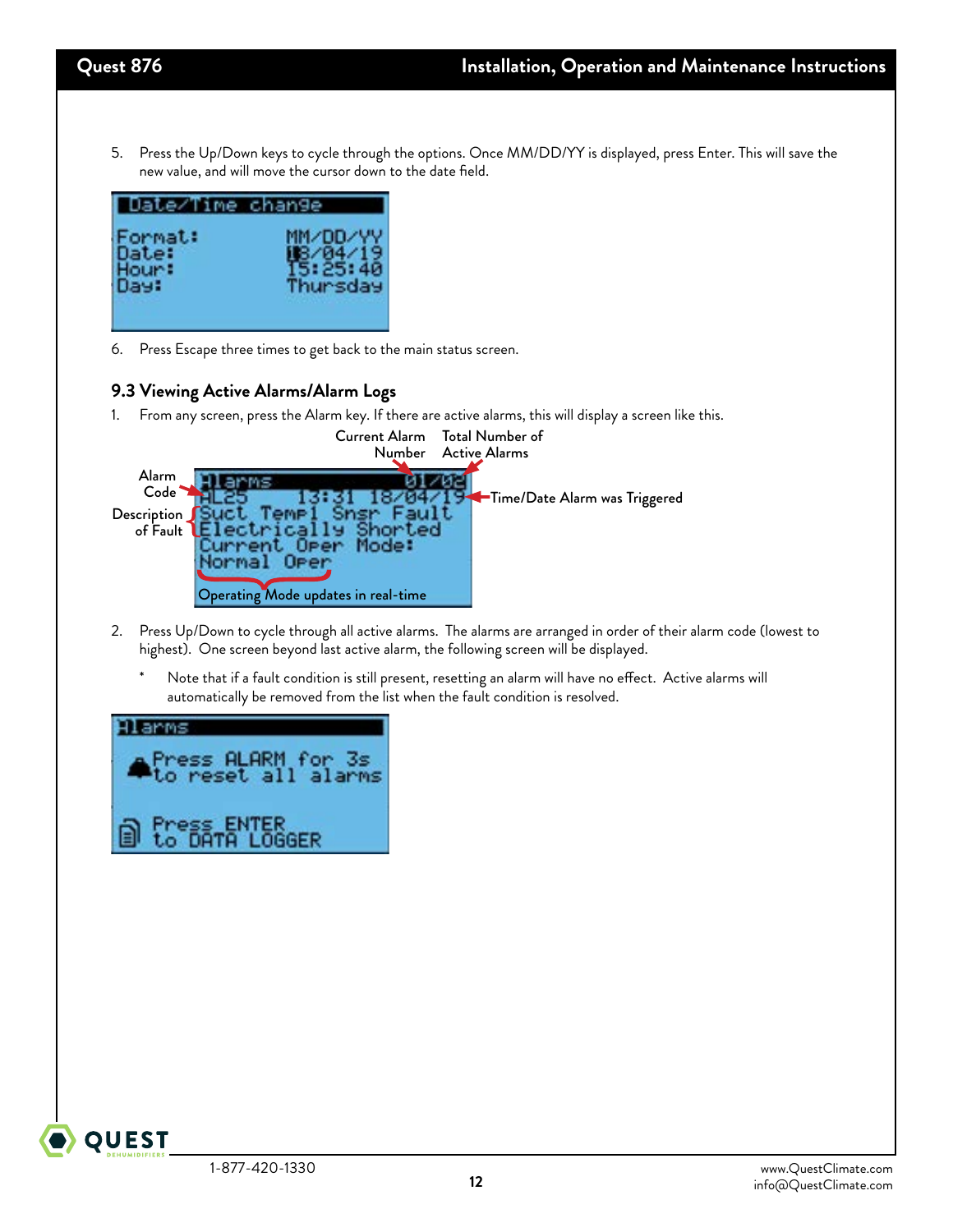- 3. Press Enter to access the Alarm Log. This allows you to cycle through the 50 most recent alarms, whether they are active or if they've been resolved. These are arranged from newest to oldest. The Alarm Log screen is similar to the Active Alarm screen, except for a few differences:
	- The Alarm Log screen does not display the current operating mode
	- The Alarm Log screen shows both when the alarm was first triggered (Event: Start) and when the fault condition was resolved (Event: Stop).

|        | 099er -<br>ora: k<br>15:36 18/04/19<br>Inlet Temp Snsr Fault<br>Electrically Shorted |
|--------|--------------------------------------------------------------------------------------|
| Event: | Start                                                                                |

### **9.4 Viewing Unit Run Hours**

1. From any screen, press Escape several times to return to the main status screen. Press Up/Down until the clock icon is displayed in the lower-right of the screen.

| 6Y.                      |    |  |
|--------------------------|----|--|
| Call4Blwr:<br>Call4Dehu: |    |  |
| Blower:<br>r:            | Оn |  |

2. Press Enter to display the operating hours for the entire unit (compressor or fan), for the blower, and for the compressor.



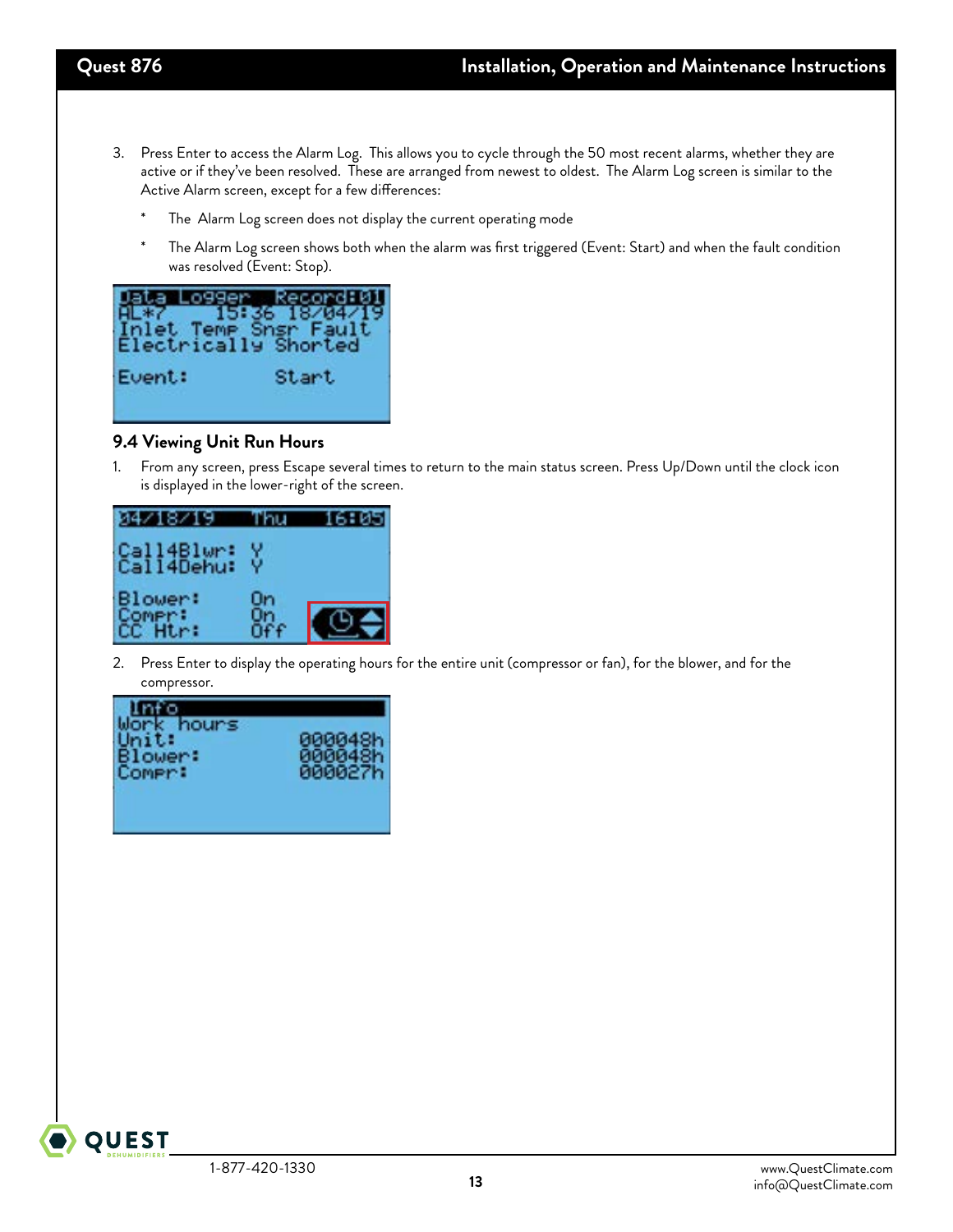

**14**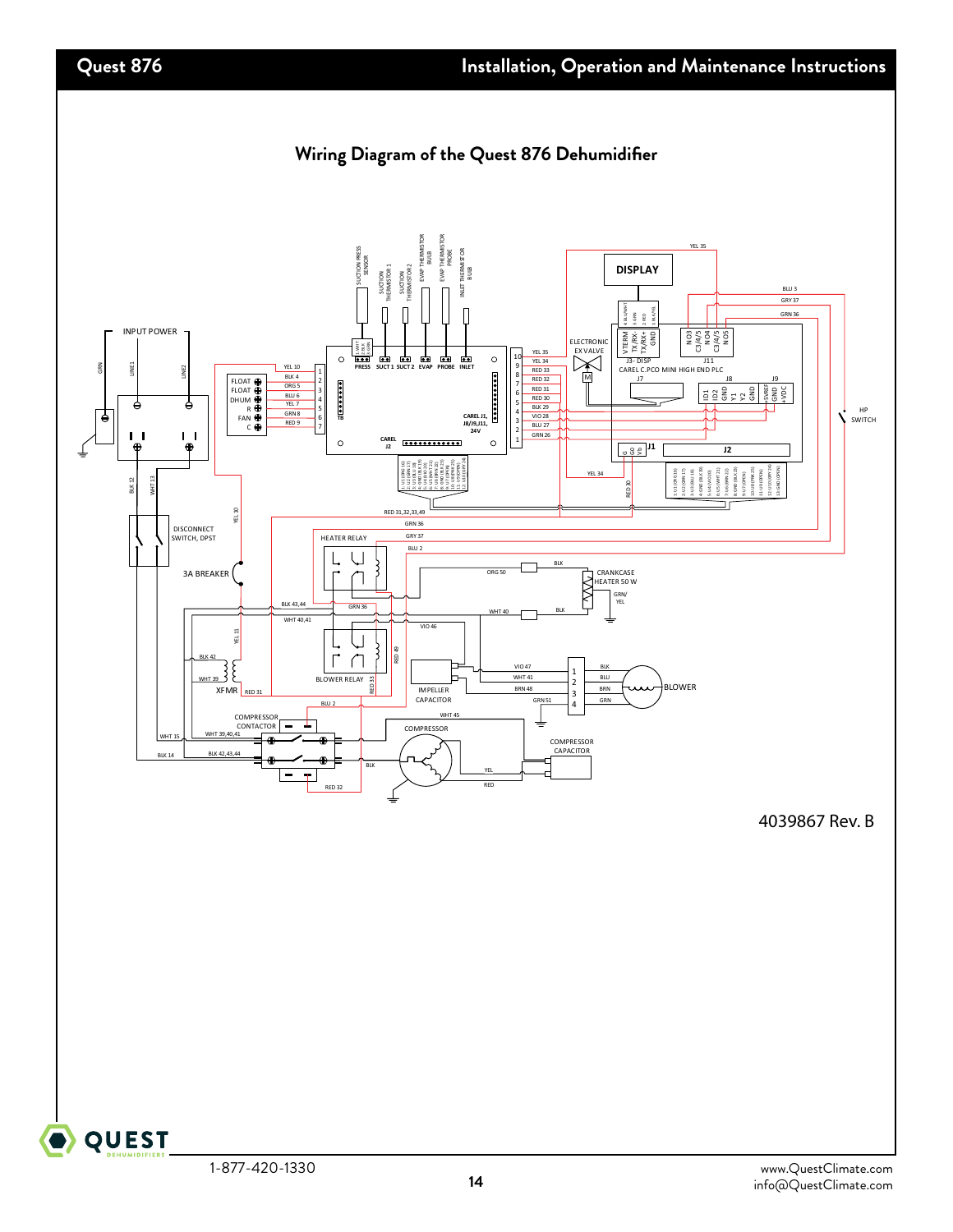# **Service Parts List**

| ltem           | Part No    | Description                             | <b>Item</b> | Part No    | <b>Description</b>                        |
|----------------|------------|-----------------------------------------|-------------|------------|-------------------------------------------|
|                | 4029507    | CONTROL, HIGH PRESSURE                  | 18          | 4038136    | BEZEL, HANDLE (QTY. 4)                    |
| 2              | 4029575    | $RELAY$ (QTY. 2)                        | 19          | 4039864    | <b>WIRE HARNESS (NOT SHOWN)</b>           |
| 3              | 4039724    | <b>CONTACTOR</b>                        | 20          | 4038079    | LUG, GROUND                               |
| $\overline{4}$ | 4031406    | <b>TRANSFORMER</b>                      | 21          | 4038219    | FOOT, RUBBER, 1.25" DIA (QTY. 4)          |
| 5              | 4035949-07 | CAPACITOR, COMP.                        | 22          | 4038225-01 | BRACKET, FOOT, RIGHT                      |
| 6              | 4036559    | <b>CIRCUIT BREAKER</b>                  | 23          | 4038226-01 | <b>BRACKET, FOOT LEFT</b>                 |
| 7              | 4039729    | CLAMP, CAPACITOR (QTY. 2)               | 24          | 4038215    | <b>BLOCK, WIRING</b>                      |
| 8              | 4041557-01 | CAPACITOR, IMPELLER                     | 25          | 4039948    | PLC                                       |
| 9              | 4039667    | THERMISTOR W/CLAMP (QTY. 2) (NOT SHOWN) | 26          | 4038233    | FILTER 18x20x2 (QTY. 2)                   |
| 10             | 4039603    | <b>CPRSR</b>                            | 27          | 4039862    | PRESSURE TRANSDUCER                       |
| 11             | 4037702    | FILTER, DRIER                           | 28          | 4039932    | <b>CPRSR WIRE HARNESS (NOT SHOWN)</b>     |
| 12             | 4039604-04 | COIL, EVAP                              | 29          | 4039863    | <b>CRANKCASE HEATER</b>                   |
| 13             | 4037699    | THERMISTOR BULB (QTY. 2) (NOT SHOWN)    | 30          | 4041558    | <b>PLC DISPLAY</b>                        |
| 14             | 4039605-02 | COIL, MICRO (QTY. 4)                    | 31          | 4041559    | <b>DISPLAY CABLE ASSEMBLY (NOT SHOWN)</b> |
| 15             | 4039661    | EEV                                     | 32          | 4039875    | <b>PCB</b>                                |
| 16             | 4039606    | FAN, MOTORIZED IMPELLER                 | 33          | 4041614    | <b>SWITCH</b>                             |
| 17             | 4038135    | HANDLE, POCKET (QTY. 4)<br>14           | 34          | 4034716-08 | <b>THERMISTOR PROBE</b>                   |
|                |            |                                         |             |            |                                           |